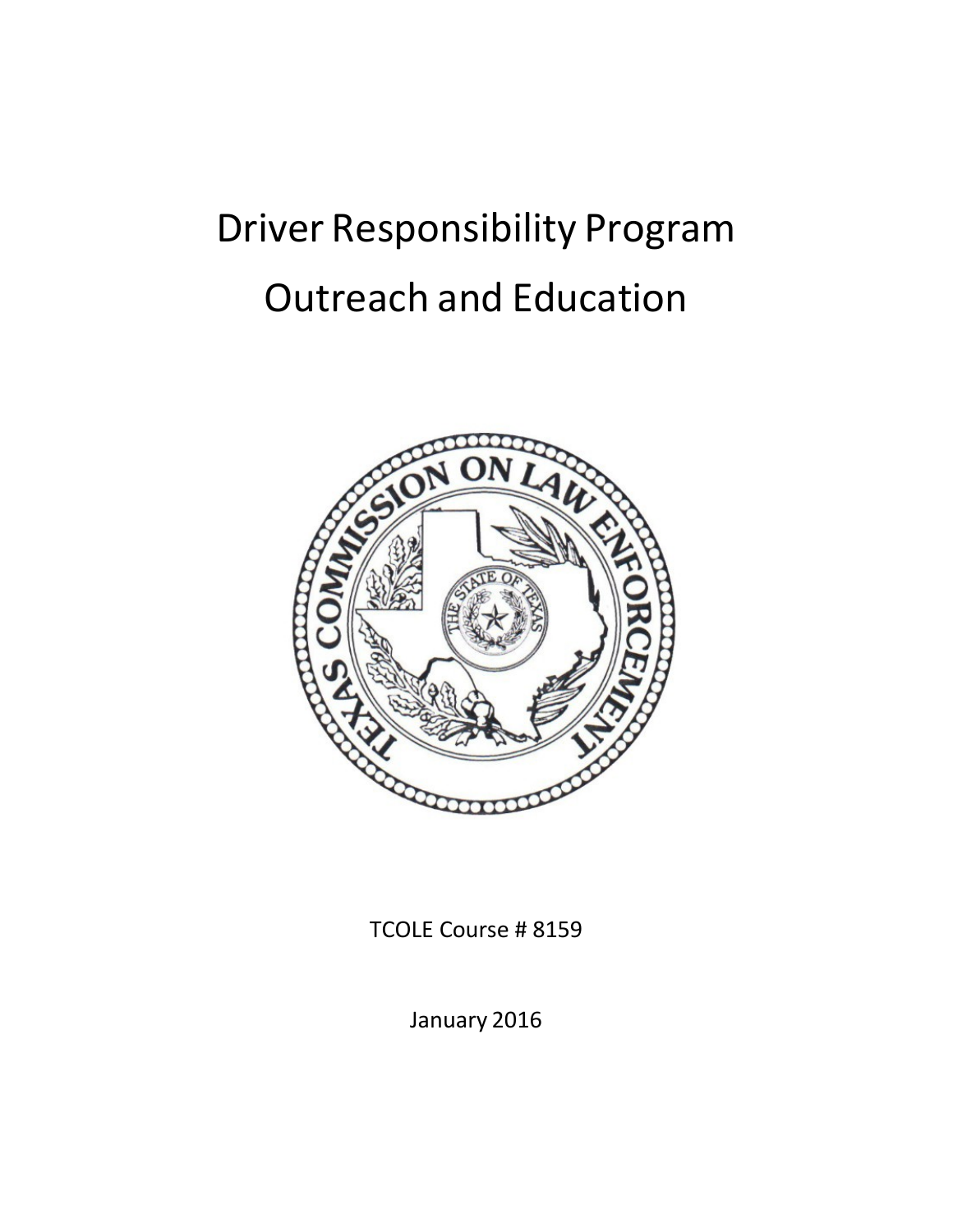## ABSTRACT

### BPOC Chapter 9 Traffic Addendum

Per the 84<sup>th</sup> Texas Legislature, a rider was included in the DPS budget as follows:

**46. Enhance Driver Responsibility Program Outreach and Education.** Out of funds appropriated above, the Department of Public Safety (DPS) shall develop a statement about Driver Responsibility Program (DRP) surcharges and work with applicable agencies to include this statement in: (1) Texas Department of Insurance TexasSure insurance verification letters; (2) driver license renewal notices mailed by DPS; and (3) on the websites of certain cities that allow individuals to pay fines online for DRP surchargeable offenses.

DPS shall develop information regarding DRP and work in cooperation with the Texas Commission on Law Enforcement to incorporate this information into peace officer training academy and continuing education curricula.

As a result of this implementation, the following addendum (objectives) should be added to the Basic Peace Officer Course, Chapter 9 Traffic.

**Note to Trainers: It is the responsibility of the coordinator to add the information in this addendum to the Traffic section of the Basic Peace Officer Course as of January 2016.**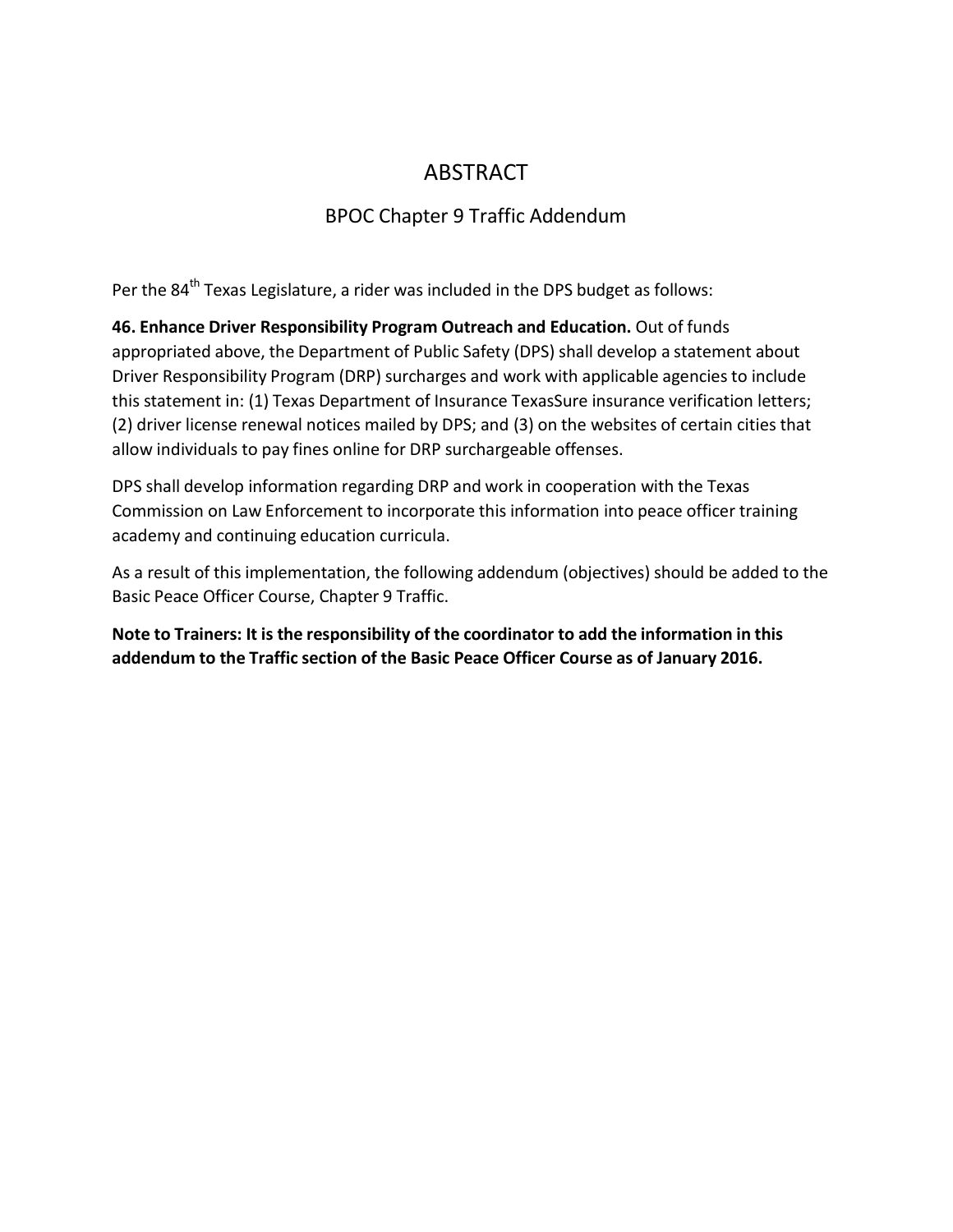#### **1.1 Examine the Drivers Responsibility Program (DRP)**

The Driver Responsibility Program (DRP) was enacted in 2003 and can be found in Chapter 708 of the Texas Transportation Code. It establishes a system that authorizes the Texas Department of Public Safety (DPS) to assess surcharges to an individual based on certain traffic offenses. Individuals are notified by mail to the address on their driver license or their latest address with the U.S. Postal Service each time a surcharge is added to their driver record. Surcharges are in addition to other fees and do not replace a suspension, revocation, denial, disqualification or cancellation resulting from the same conviction.

A surcharge is an administration fee charged to a driver based on the number of points or convictions on the driver record. Surcharges are assessed in two ways:

- Point System
- Conviction-Based

#### **Point System**

Points are applied for moving traffic violation convictions and remain on the driver record for three years. Points are assigned as follows:

#### **Points Assignment**

| <b>Conviction Type</b>                             | <b>Assigned Points</b> |
|----------------------------------------------------|------------------------|
| Texas moving violation                             | 2 points               |
| Out-of-state moving violation                      | 2 points               |
| Texas moving violation resulting in a crash        | 3 points               |
| Out-of-state moving violation resulting in a crash | 3 points               |

*Note: List of moving violations in [Administrative](http://texreg.sos.state.tx.us/public/readtac%24ext.TacPage?sl=R&app=9&p_dir&p_rloc&p_tloc&p_ploc&pg=1&p_tac&ti=37&pt=1&ch=15&rl=89) Code, Title 37, Part 1, Chapter 15, Rule 15.89.*

A surcharge is applied when a driver accumulates six (6) points or more. The driver must pay \$100 for the first six (6) points and \$25 for each additional point. DPS reviews surcharges annually. A surcharge will continue to be applied if:

- The driver record continues to reflect six (6) or more points, or
- If the underlying conviction for the surcharge is still within three (3) years.

Points surcharges may change with the annual review if convictions are added or removed from the driver record.

Surcharges must be paid within 105 days or an individual's driver license will be suspended for failure to comply with the surcharge requirements. The individual's driving privileges will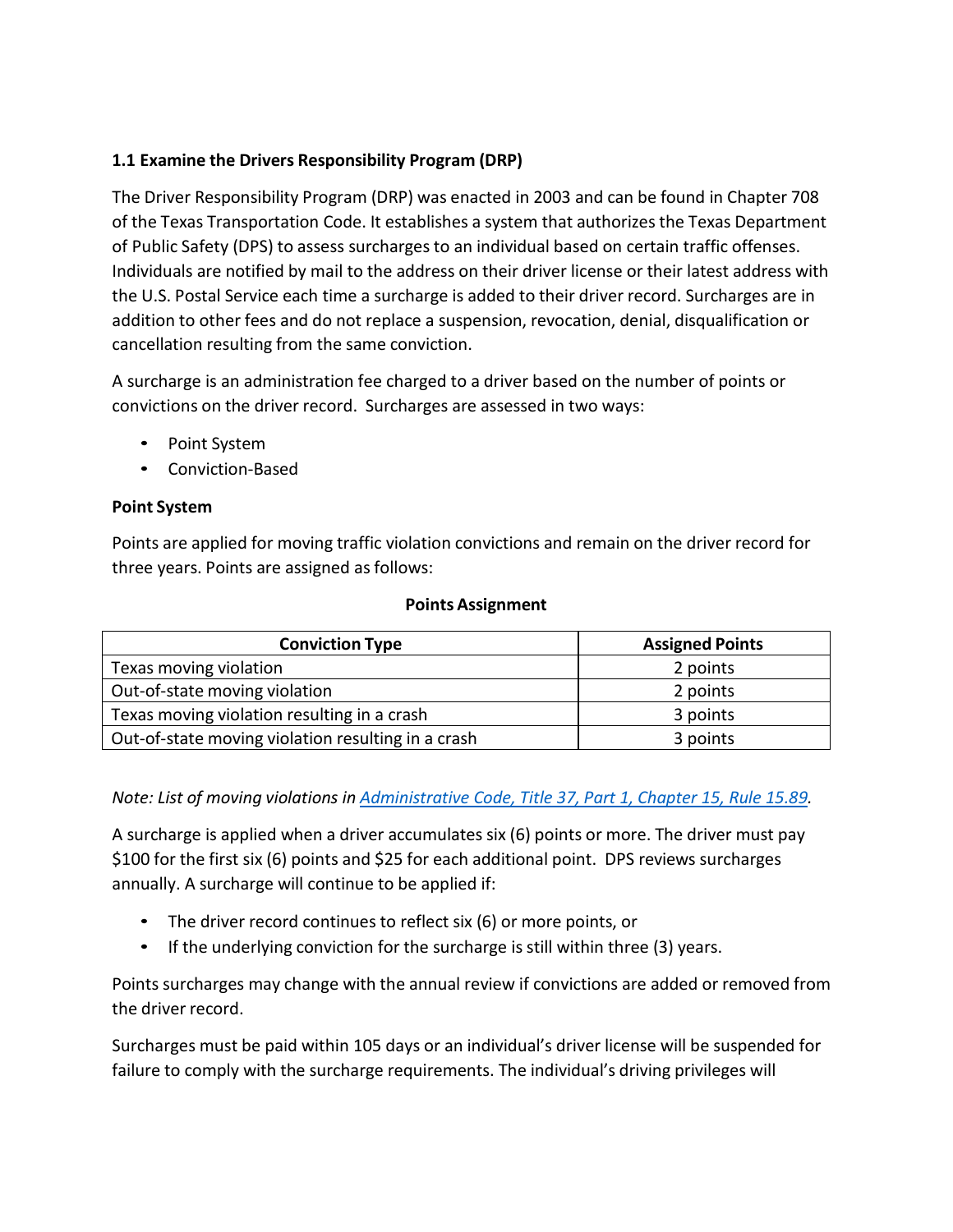remain suspended until an installment agreement is established or all surcharges and related costs (service fees) are paid in full.

#### **Serious Convictions**

Drivers who are convicted of one or more of the offenses below will pay a yearly surcharge for three (3) years from the reported date of each conviction. No points are applied since the surcharge is automatic upon conviction.

| <b>Conviction Surcharge</b> |  |
|-----------------------------|--|
|-----------------------------|--|

| <b>Conviction Type</b>                                                                    | <b>Assigned</b><br><b>Surcharges</b> |
|-------------------------------------------------------------------------------------------|--------------------------------------|
| Intoxication: 1 <sup>st</sup> offense, Texas or out-of-state conviction for driving while | \$1000                               |
| intoxicated (DWI), intoxication assault, or manslaughter.                                 |                                      |
| Intoxication: $2^{nd}$ or $3^{rd}$ or more offenses, Texas or out-of-state conviction for | \$1,500                              |
| DWI, intoxication assault, or manslaughter.                                               |                                      |
| DWI with blood alcohol concentration of 0.16 or greater, Texas or out-of-                 | \$2,000                              |
| state conviction.                                                                         |                                      |
| Driving without insurance                                                                 | \$250                                |
| Driving while license invalid: driver license is cancelled, suspended, denied             | \$250                                |
| renewal, or revoked.                                                                      |                                      |
| Driving without a license, no driver license or commercial driver license,                | \$100                                |
| expired license, or endorsement violation.                                                |                                      |

#### **No Insurance Conviction**

Individuals convicted of No Insurance but who have insurance at the time of the offense can submit proof of insurance to DPS. The suspension for the No Insurance offense will be waived but the individual must still pay the surcharge.

To avoid a conviction, the individual may present proof to the court that he or she had valid insurance at the time the citation. If the court determines the proof of insurance was valid, the charges will be dismissed.

#### **Reduction Programs**

#### **DRP Reductions**

• Surcharges assessed for a No Liability Insurance conviction will be reduced from \$250/year down to \$125/year if: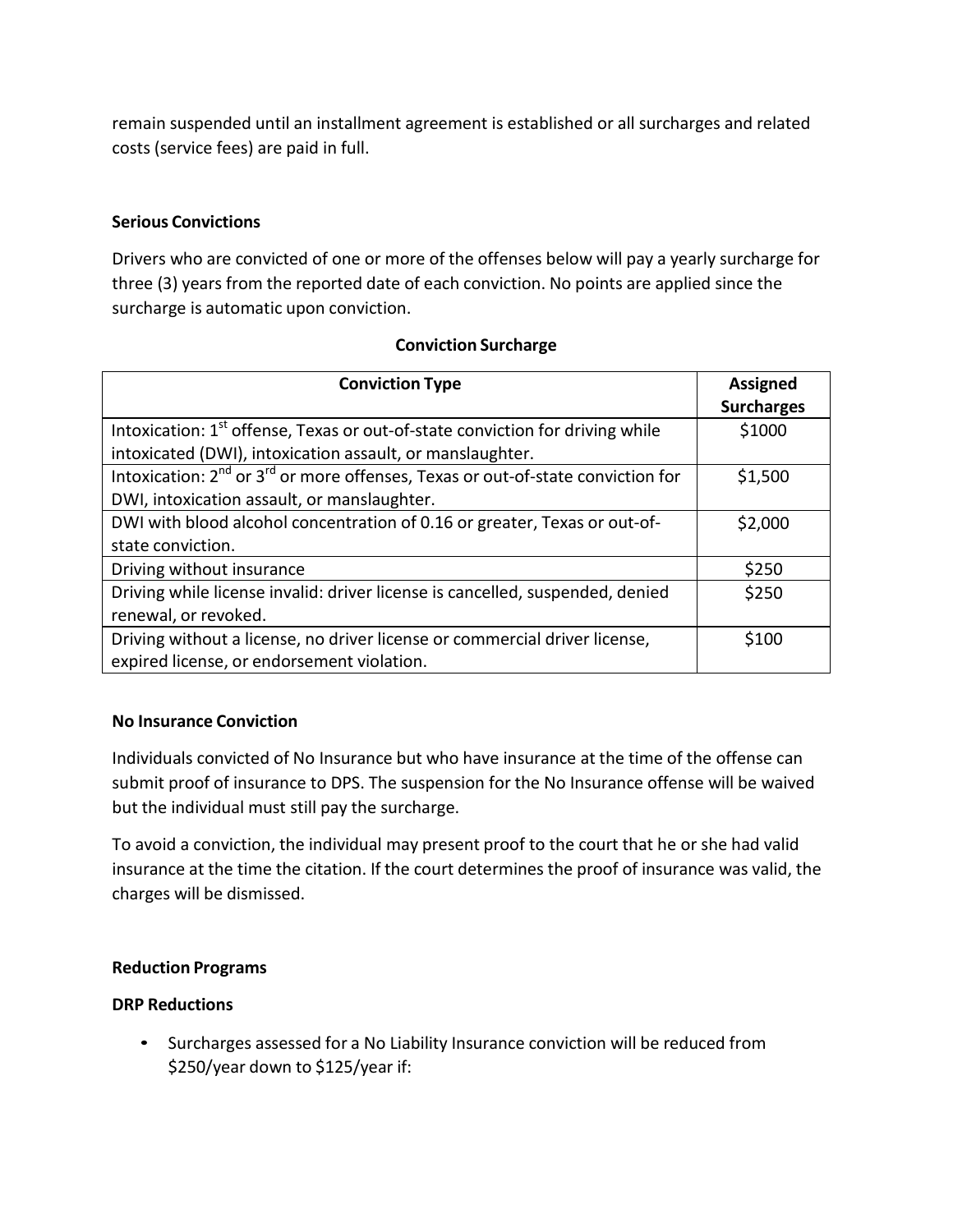- $\circ$  The person obtains at least a 6 month prepaid policy no later than 60 days after the date of offense.
- Surcharges assessed for a No Driver License conviction will be reduced from \$100/year down to \$50/year if:
	- o The person obtains a driver license no later than 60 days after the date of offense.

#### **Indigency and Incentive Programs**

Through Indigency and Incentive Programs, drivers with unpaid surcharges may qualify for significant reductions of the amount they owe and still maintain their driving privileges. Only surcharges assessed on or after September 1, 2011, will be considered for these programs. Eligibility is based on total income in comparison to the Federal Poverty level defined by the U.S. Department of Health and Human Services. Refer to the below table for specifics to these reductions:

|                      | <b>Indigency Program</b>      |                           |
|----------------------|-------------------------------|---------------------------|
| <b>Poverty</b>       | <b>Amount Owed Reduced</b>    | <b>Driving</b>            |
| <b>Level</b>         | to                            | <b>Privileges</b>         |
| 125% or less         | 10% not to exceed \$250       | Removes surcharge         |
|                      |                               | suspensions for 6 months  |
|                      | <b>Incentive Program</b>      |                           |
| <b>Poverty level</b> | <b>Amount Owed reduced to</b> | <b>Driving Privileges</b> |
| 126% to 300%         | 50%                           | Removes surcharge         |
|                      |                               | suspensions for 6 months  |

Under these programs, the new reduced balance must be paid in full within six months. If the balance is not paid in full by the due date, driving privileges will be suspended until it is. Partial payments plus a \$2.50 service fee will be accepted during the six-month grace period.

#### **Allocation of Funds**

The average collection is \$170 Million annually, and the funds are distributed between:

- General Revenue Fund (49.5%)
- Trauma Center Fund (49.5%)
- DPS (1%)